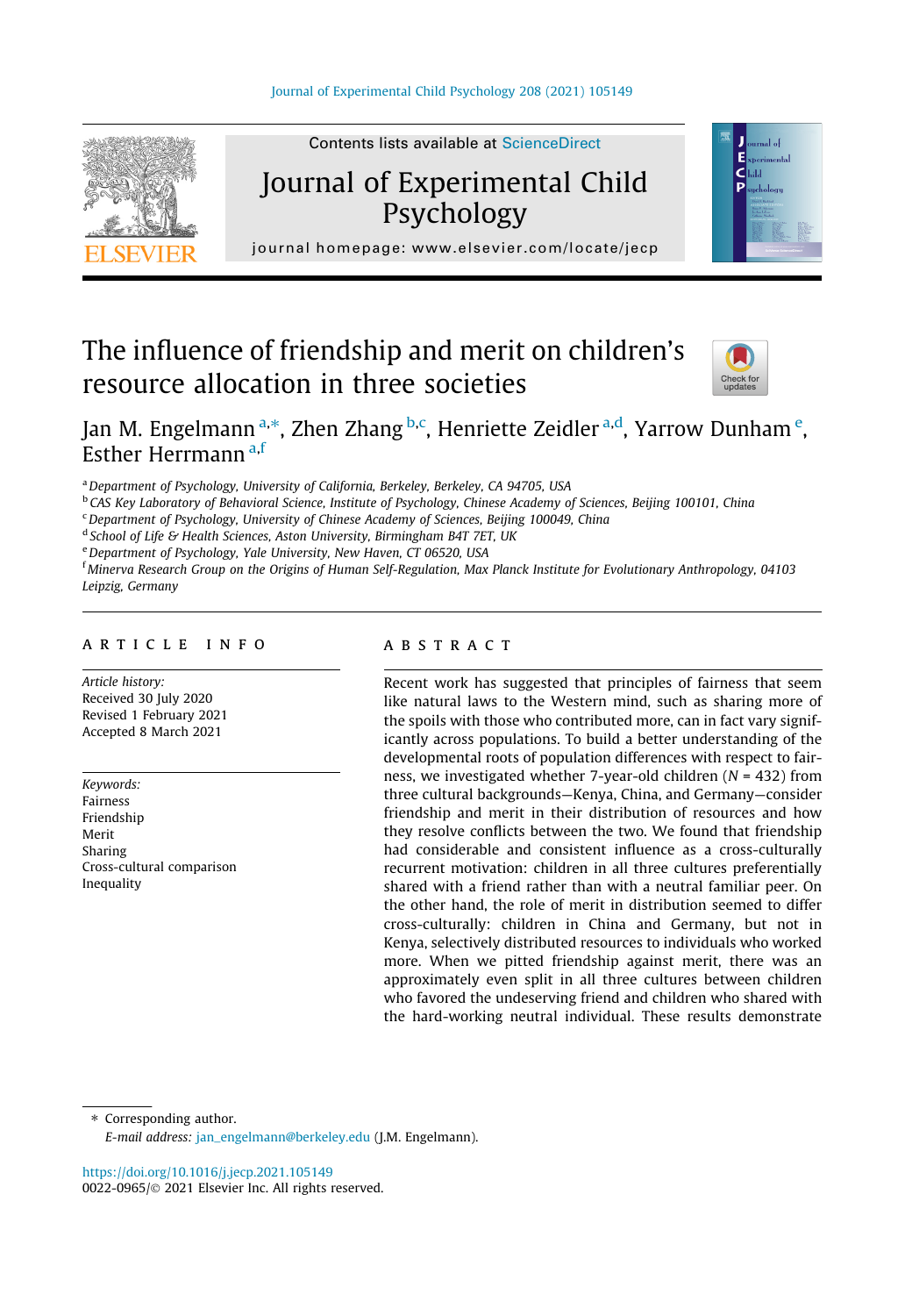commonalities and variability in fairness perceptions across distinct cultures and speak to the importance of cross-cultural research in understanding the development of the human mind. 2021 Elsevier Inc. All rights reserved.

#### Introduction

If humans could survive and thrive entirely on their own, they would not need to concern themselves with questions about what is fair and what is not fair. From an evolutionary perspective, fairness has likely evolved in the context of human-unique forms of interdependent collaboration as an adaptation designed to regulate cooperative interactions ([Henrich, 2016; Tomasello, 2018](#page-12-0)). One key challenge in sustaining such cooperation lies in distributing collaboratively acquired resources so that everyone is satisfied and motivated to collaborate in the future. In such contexts, the human sensitivity to fairness allows the stabilization of cooperative relationships even in the face of conflicting interests. Fairness represents a cooperative solution to the problem of competition—a kind of cooperativization of competition—as it enables individuals with competing motives to find mutually satisfactory solutions to the demands of interdependent ways of life ([Engelmann & Tomasello, 2019](#page-12-0)). Concerns about fairness seem to be unique to humans and are not shared by our closest living relatives, chimpanzees [\(Engelmann, Clift, Herrmann, & Tomasello, 2017\)](#page-12-0). Although equality is often regarded as the default principle of fairness [\(Starmans, Sheskin, & Bloom, 2017](#page-13-0)), what is considered fair in a given context will typically vary along several additional dimensions such as individuals' relative contributions to the joint effort (merit or equity), individuals' respective levels of requirement (need), and the social relationships among involved parties (e.g., whether they involve authority or friendship).

The extraordinary impact of fairness on human evolution is reflected in findings demonstrating that even human infants possess burgeoning expectations of how resources will be distributed. For example, 15-month-old infants looked longer (indicating surprise) at a scene depicting an unequal distribution of resources compared with a scene displaying an equal allocation ([Geraci & Surian,](#page-12-0) [2011; Schmidt & Sommerville, 2011; Sloane, Baillargeon, & Premack, 2012\)](#page-12-0). The first behavioral manifestations of a sense of fairness—understood here in terms of the principle of equality—emerge during the preschool years. In contexts where resources have been collaboratively produced, 3-year-old children are already averse to two forms of inequality [\(Ulber, Hamann, & Tomasello, 2017](#page-13-0)): receiving less than others (so-called disadvantageous inequity aversion) and receiving more than others (so-called advantageous inequity aversion). In windfall settings, 4-year-old children often reject distributions that place them at a disadvantage relative to a peer, but only 8-year-old children sometimes reject allocations that favor themselves [\(Blake & McAuliffe, 2011](#page-11-0)). When children are asked to distribute resources among third parties, they show a strong tendency to distribute rewards equally by 3.5 years of age ([Kenward & Dahl, 2011; Olson & Spelke, 2008\)](#page-12-0), and at 6 years children even prefer discarding an additional resource over creating an unequal split [\(Shaw & Olson, 2012\)](#page-13-0).

The sense of fairness in young children, however, is not reducible to equality ([Elenbaas, 2019;](#page-12-0) [Killen & Smetana, 2015; McAuliffe, Raihani, & Dunham, 2017; Rizzo, Elenbaas, Cooley, & Killen,](#page-12-0) [2016; Schmidt, Svetlova, Johe, & Tomasello, 2016](#page-12-0)). Children readily accept and create uneven distributions in contexts where the status of the recipients justifies doing so. One reason why children from around 4 or 5 years of age allocate resources unequally is differential need. In setups where children can distribute resources between two beneficiaries that vary on characteristics related to need—defined in either material or emotional terms—they selectively pass resources to the needier recipient ([Li, Spitzer, & Olson, 2014; Malti et al., 2016; Paulus, 2014](#page-13-0)). Merit is a second consideration that motivates children to share resources unequally. When one potential recipient has worked harder than a second recipient or has contributed more to a common endeavor, even 3-year-old children match contribution and distribution and favor the deserving individual in their resource allocation [\(Baumard,](#page-11-0)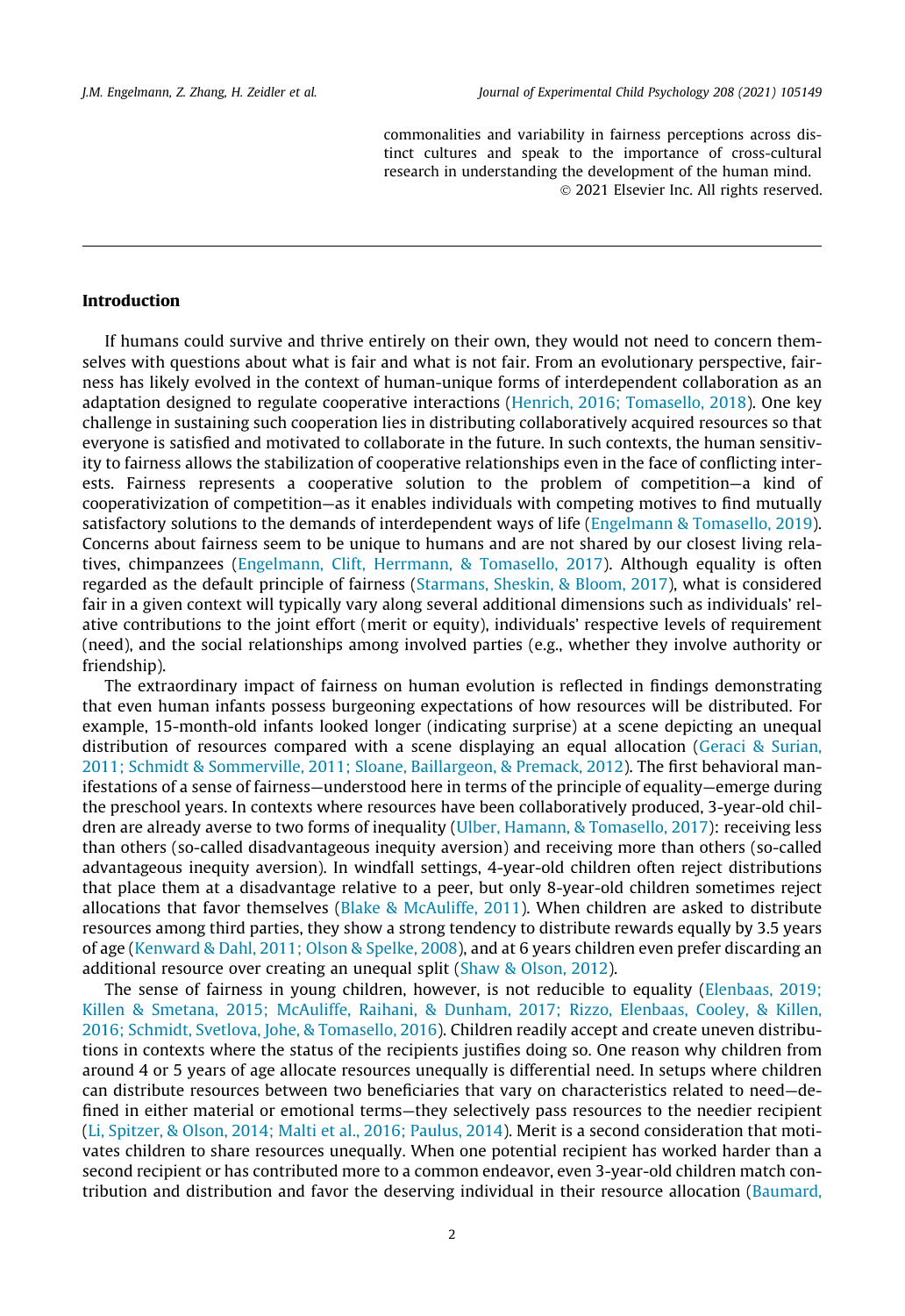[Mascaro, & Chevallier, 2012; Hamann, Bender, & Tomasello, 2014; Kanngiesser & Warneken, 2012](#page-11-0)). A third reason that may lead children to prefer unequal sharing over equal sharing of resources stems from their social relationships to the involved parties. One set of findings suggests that children are partial toward their friends in sharing contexts, with 4-year-old children sharing a greater proportion of goods with their friends than with strangers or nonfriends [\(Birch & Billman, 1986; Moore, 2009;](#page-11-0) [Paulus & Moore, 2014](#page-11-0)). A second line of research presents evidence that dominance relations structure infants' and children's resource allocation [\(Charafeddine et al., 2015; Enright, Gweon, & Sommerville,](#page-12-0) [2017\)](#page-12-0). Even 17-month-old infants are surprised when a subdominant individual is favored over a dominant individual in a distributive context, but not when the payoffs are reversed.

Taken together, this body of evidence has revealed many previously unsuspected abilities of young children to make sophisticated fairness decisions, guiding their resource allocations along a variety of dimensions such as equality, merit, need, and social relationships. But the majority of the studies have two aspects in common—one theoretical and one methodological. The theoretical aspect is that nearly all recent studies have asked whether children consider principles of fairness in their decision making in situations where potential recipients differ along one relevant dimension only, for example, when one potential recipient has worked harder or is needier than another recipient (but see [Damon, 1977](#page-12-0), and [Piaget, 1932/1965\)](#page-13-0). But in many real-world decisions, the question is not whether to apply a principle of fairness but rather what principle to apply in a given situation or how to moderate among different, competing principles ([Li, Curtis, Moore, Wang, & Zeng, 2019; McAuliffe & Dunham, 2017;](#page-13-0) [Paulus, 2016; Xiao et al., 2019; Zhang, 2020](#page-13-0)). In these circumstances, the specific behavior that fairness requests of us is not apparent; instead, different fairness considerations can pull in opposite directions. Some of the deepest moral conflicts result from the fact that we are concurrently under the sway of distinct—and sometimes conflicting—principles of fairness. Should we employ the more qualified candidate, or should we hire our relative? Should we give extra resources to our friend or to a needier individual? Very little is known about how children resolve dilemmas that result from the simultaneous operation of different principles of fairness and how this differs across cultures ([Carson & Banuazizi, 2008; Damon, 1977; Rizzo & Killen, 2016](#page-12-0)). Some insight into this question comes from classic early interview studies by Damon and colleagues. One key finding from this literature is that when authority considerations and fairness considerations pull in opposite directions, children show a strong preference for the latter (see, e.g. [Damon, 1977\)](#page-12-0).

The methodological aspect is that nearly all the findings are based on investigations of so-called WEIRD children—that is, children who were socialized in Western, educated, industrialized, rich, and democratic cultural settings [\(Henrich, Heine, & Norenzayan, 2010; Nielsen, Haun, Kärtner, &](#page-12-0) [Legare, 2017](#page-12-0)). The few exceptions to this general pattern suggest that fairness represents a dimension of human behavior that shows significant cross-cultural variation ([Blake et al., 2015; Corbit, McAuliffe,](#page-12-0) [Callaghan, Blake, & Warneken, 2017; Huppert et al., 2019; Kajanus, McAuliffe, Warneken, & Blake,](#page-12-0) [2019; Rochat et al., 2009; Schäfer, Haun, & Tomasello, 2015; Shaw & Olson, 2012; Zeidler,](#page-12-0) [Herrmann, Haun, & Tomasello, 2016](#page-12-0)). For example, the work of [Blake et al. \(2015\)](#page-12-0) revealed that whereas disadvantageous inequity aversion shows uniform emergence during middle childhood across seven diverse societies, advantageous inequity aversion emerges later in development and only in a subset of societies. In addition, [Schäfer et al. \(2015\)](#page-13-0) presented evidence that 4- to 11-year-old children from a gerontocratic pastoralist society in East Africa do not take prior productivity into consideration in their allocation decisions (whereas children from a modern Western society do). In the same study, children from a partially hunter–gatherer, egalitarian African culture were most concerned with equal distributions (with productivity playing only a minor role).

### The current studies

The current studies were designed with these two limitations of previous work in mind. In addition to investigating whether children consider two central principles of fairness—merit and friendship when presented separately, we also studied how children resolve conflicts between them. Thus, we examined how children would distribute a resource in three conditions: a *merit* condition, in which two unfamiliar recipients differed in terms of how hard they had worked; a friend condition, in which the two potential recipients differed with respect to their relationship to the participant; and, finally, a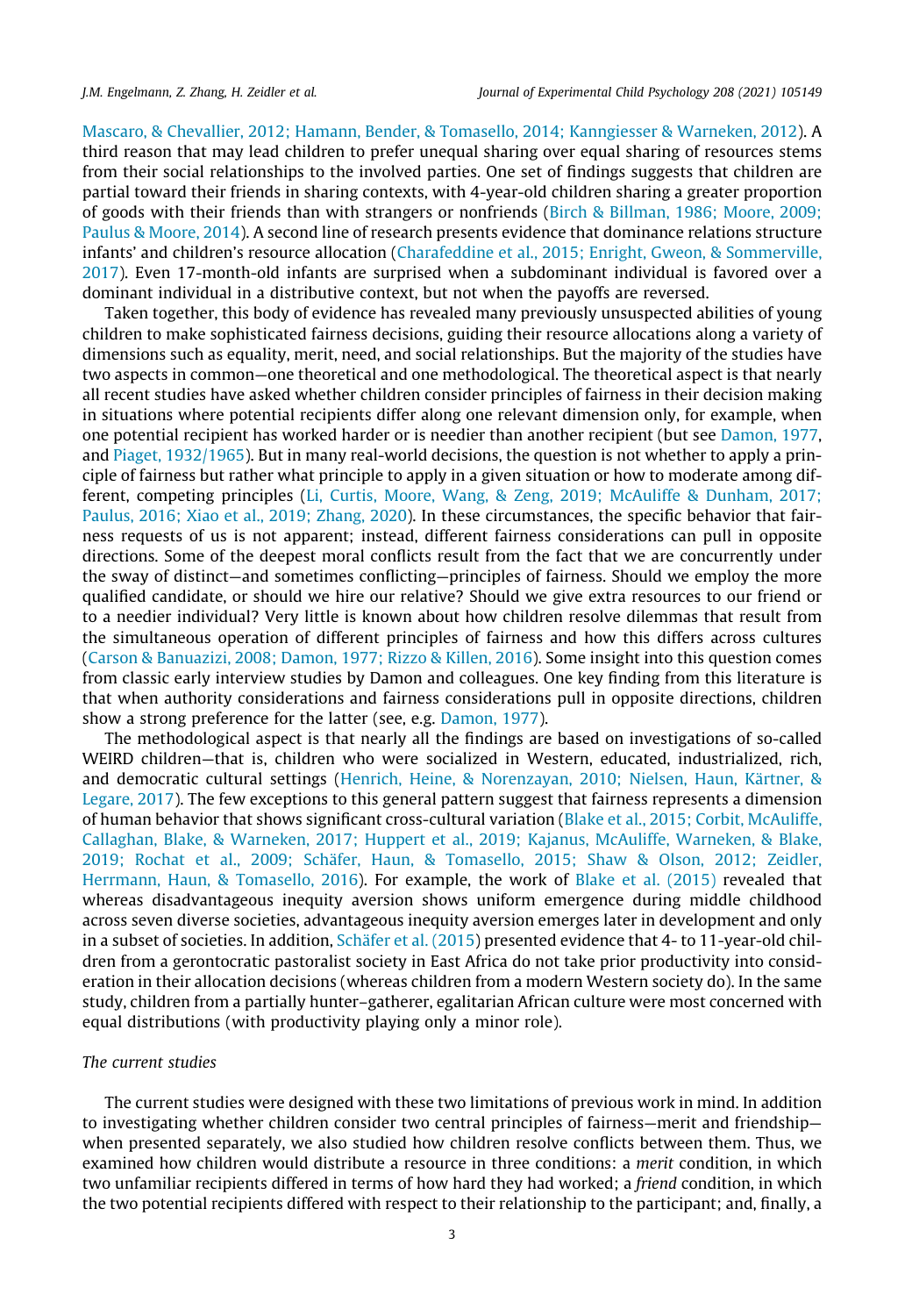friend versus merit condition, in which the two dimensions were opposed and children needed to decide between giving an extra resource to a lazy friend or giving it to a hard-working neutral peer.

To draw conclusions that go beyond WEIRD psychology, we studied not only Western children (Germany) but also children from two non-Western cultures: Kikuyu and Chinese. These three cultures were selected given that they occupy different positions on the individualist–collectivist dimension of cultural variation, which has been shown to be relevant to considerations of fairness ([Huppert](#page-12-0) [et al., 2019; Miller & Bersoff, 1992](#page-12-0)). Because social relationships and interdependence are highlighted in collectivist cultures (represented by Chinese and Kikuyu children in our sample), whereas individual-level attributes (e.g., how hard someone worked) tend to be emphasized in more individualist cultures (represented by Germany in our sample), these three samples present an ideal test case of how the effects of friendship and merit vary across cultures (for our specific predictions, see below). In the following, we provide short descriptions of the three samples.

#### Kenya

The Kikuyu are Kenya's largest ethnic group, living in the central part of the country. Their language (Kikuyu) is part of the Bantu family. Traditionally, they have been small-scale farmers, cultivating maize, beans, and other vegetables and practicing animal husbandry for their subsistence. Recently, trade and wage work have become more and more important, and a number of Kikuyu have become part of Kenya's middle or upper class. Children in our sample, however, came from rural low-SES (socioeconomic status) households. Although the nuclear family typically forms the basic economic unit, kin will be readily supported in times of need. Cooperation beyond the family is often organized by church or local initiatives ([Maathai, 2010](#page-13-0)). Older members of the communities are highly respected ([Whiting, 1996](#page-13-0)), but positions in other institutions such as church and government are also causes for respect. Decisions are usually made by the official political bodies, although local councils of elders might be consulted for family or community issues. Many Kikuyu have moved out of their original homelands, but their strongest relations are still within their own cultural group.

Although children are highly valued, many families nowadays decide to restrict their number due to economic reasons ([Price, 1996\)](#page-13-0). However, children still typically grow up surrounded by siblings, cousins, and friends of various ages. Children have few or no possessions of their own. Many children attend the local nursery school from about 4 years of age, and nearly all of them will go to school once they are 5 or 6 years old. Outside school, children typically help with various tasks in and around their homes, attend to younger siblings, or look after animals. Children are expected to be quiet and obedient at home, although cleverness and self-confidence are increasingly valued in school settings ([Whiting, 1996](#page-13-0)).

#### China

Children spoke Chinese as their native language and were of the Han ethnicity. The schools were located in three different districts in Beijing (inside the 5th Ring Road). Students typically come from the residential areas in which the school is located. One of the schools is affiliated with the Chinese Academy of Sciences. Parents of about one fourth of the children from this school worked at the Chinese Academy of Sciences and thus had high levels of education. In addition, Chinese children were from mixed socioeconomic backgrounds. Since Beijing fully implemented a two-child policy (per family) in 2016 (in 2014, a more restricted two-child policy had been introduced), parents are allowed to give birth to a second child. This was previously forbidden according to the one-child policy (per family) implemented during the late 1970s. However, current birth rates in Beijing suggest that the new two-child policy has not significantly increased birth rates and that the majority of families have one child ([Beijing Municipal Bureau of Statistics, 2020\)](#page-11-0).

In China, where Confucianism prescribes strong parent–child ties throughout life and emphasizes the importance of family harmony, it is a strong tradition for grandparents to be involved in grandchild care and household tasks [\(Nyland, Zeng, Nyland, & Tran, 2009\)](#page-13-0). In big cities such as Beijing, the involvement of grandparents in grandchild care is especially common. Chinese parents emphasize interpersonal relatedness from an early age [\(Keller et al., 2007](#page-12-0)). Although China has undergone profound cultural and economic changes over the past few decades, accompanied by ever-increasing adherence to individualistic values ([Sun & Ryder, 2016; Zeng & Greenfield, 2015](#page-13-0)), traditional cultural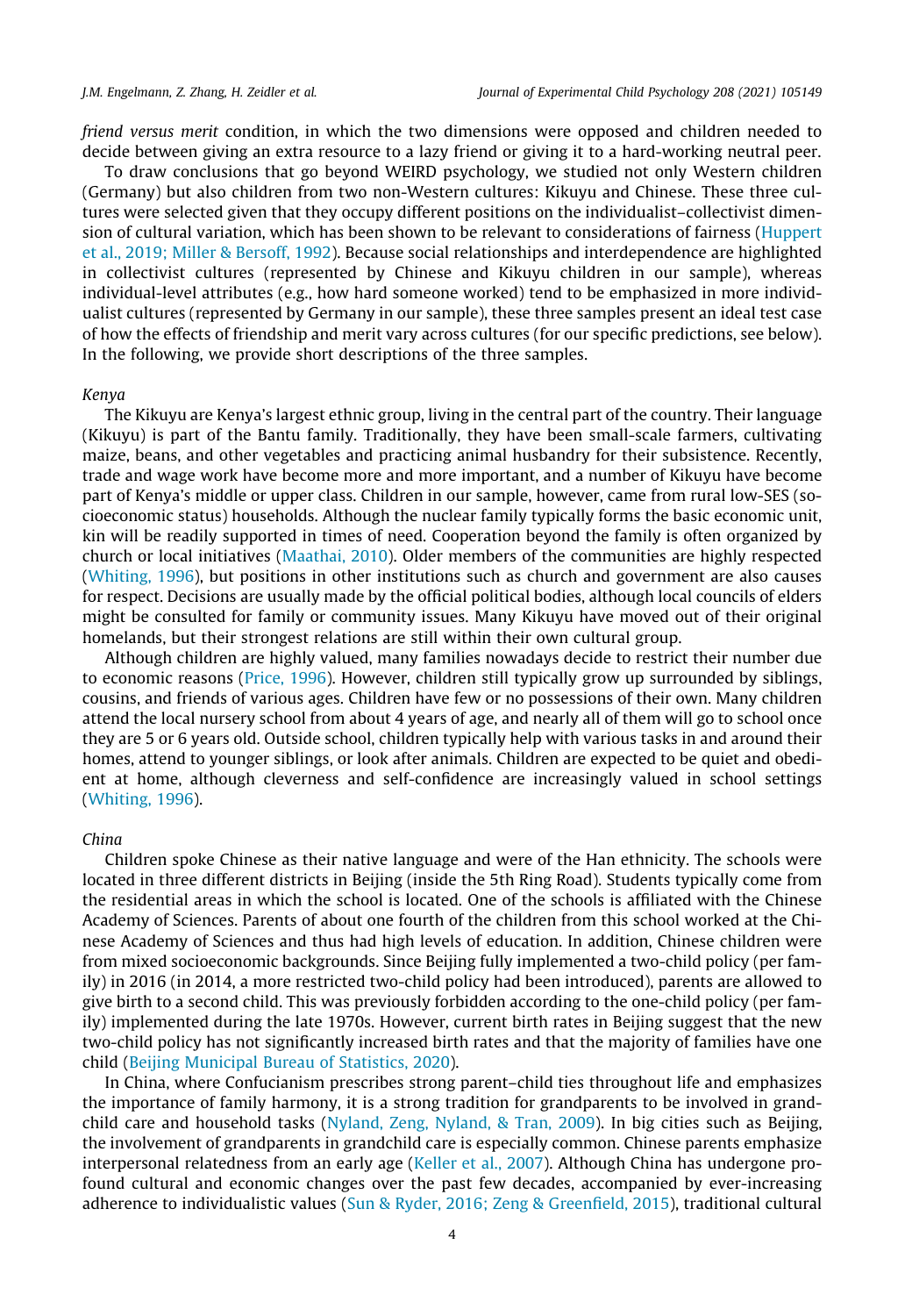values (e.g., Confucianism) persist and increasingly inspire the public's interest ([Binah-Pollak, 2014;](#page-11-0) [Sun & Ryder, 2016; Xu & Hamamura, 2014\)](#page-11-0).

#### Germany

Children were from mixed socioeconomic backgrounds. German children typically grow up with their parents and one or two siblings. Other family members often live in other parts of the country and are not part of the children's daily lives. Parents in Germany and other Western industrialized societies typically emphasize their children's psychological autonomy from an early age ([Kärtner,](#page-12-0) [2018; Keller, 2007\)](#page-12-0), and children receive high levels of direct child-centered pedagogy. Children grow up with many toys and their own possessions. From an early age onward, the majority of children are cared for in nurseries and kindergartens, and by 6 years of age children attend primary school.

#### Predictions

In each culture, we focused our investigation on 7-year-old children. The reason for this choice was as follows. We were primarily interested in whether children from the three cultures show differences with regard to fairness, and previous research has revealed that cross-cultural differences in sharing behaviors emerge most robustly during middle childhood. At this age, children's sharing decisions begin to be systematically influenced by local social norms. More specifically, a number of recent investigations have revealed that children's resource allocation decisions show little variation across diverse societies during early childhood. At around 6 or 7 years of age, however, children's allocation decisions begin to vary across societies and to reflect what adults of the respective populations judge to be the appropriate sharing norm [\(House et al., 2013, 2020; House & Tomasello, 2018\)](#page-12-0). We formulated three predictions. First, based on previous anthropological work ([Hruschka, 2010\)](#page-12-0), we predicted that friendship would guide children's resource allocation in all three cultures (but see [Scharpf, Paulus,](#page-13-0) [& Wörle, 2017](#page-13-0)). Second, based on previous work in a Western sample ([Baumard et al., 2012\)](#page-11-0), a Chinese sample [\(Chevallier, Xu, Adachi, van der Henst, & Baumard, 2015](#page-12-0)), and a Samburu sample [\(Schäfer](#page-13-0) [et al., 2015](#page-13-0)) that has been shown to share certain distributive strategies with our Kikuyu sample ([Zeidler et al., 2016](#page-13-0)), we hypothesized that differences with regard to merit would mediate children's distribution in China and Germany but not in the Kikuyu sample (see also [Friedman, Todd, & Kariuki,](#page-12-0) [1995\)](#page-12-0). Third, we expected cross-cultural differences in the resolution of conflicts between friendship and merit. Specifically, we hypothesized that friendship would trump merit in the two collectivist populations (Chinese and Kikuyu) but that children in the individualist sample (Germany) would prioritize merit over friendship [\(Hui, Triandis, & Yee, 1991; Leung & Bond, 1984; Sun & Ryder, 2016](#page-12-0)).

#### Method

#### Participants

We tested 144 7-year-old Kikuyu children (72 girls) from four schools near Nanyuki, Kenya. In addition, we tested 144 7-year-old Chinese children (72 girls) from four elementary schools in the urban area of Beijing, China. An additional 5 children from the Chinese sample needed to be excluded (3 children because of experimenter mistake and 2 children because they could not name their best friend). Finally, we tested 144 7-year-old German children (72 girls) from five different schools in a mid-sized German city with about 600,000 inhabitants. An additional 5 children from the German sample needed to be excluded (2 children because of experimenter mistake, 2 children because they could not name their best friend, and 1 child because the child did not want to finish the distribution).

Across groups, children's ages were recorded as a single whole number (7) because we did not have reliable information about the Kikuyu children's dates of birth and we did not want to bias the analyses by entering precise ages for only the other two groups. At all sites, children were tested in a quiet room in their local school. Given that a number of other behavioral studies had previously been run at the local schools, children in all three cultures were familiar with such situations. Participation was fully voluntary, and children were usually eager to participate. Informed written consent was obtained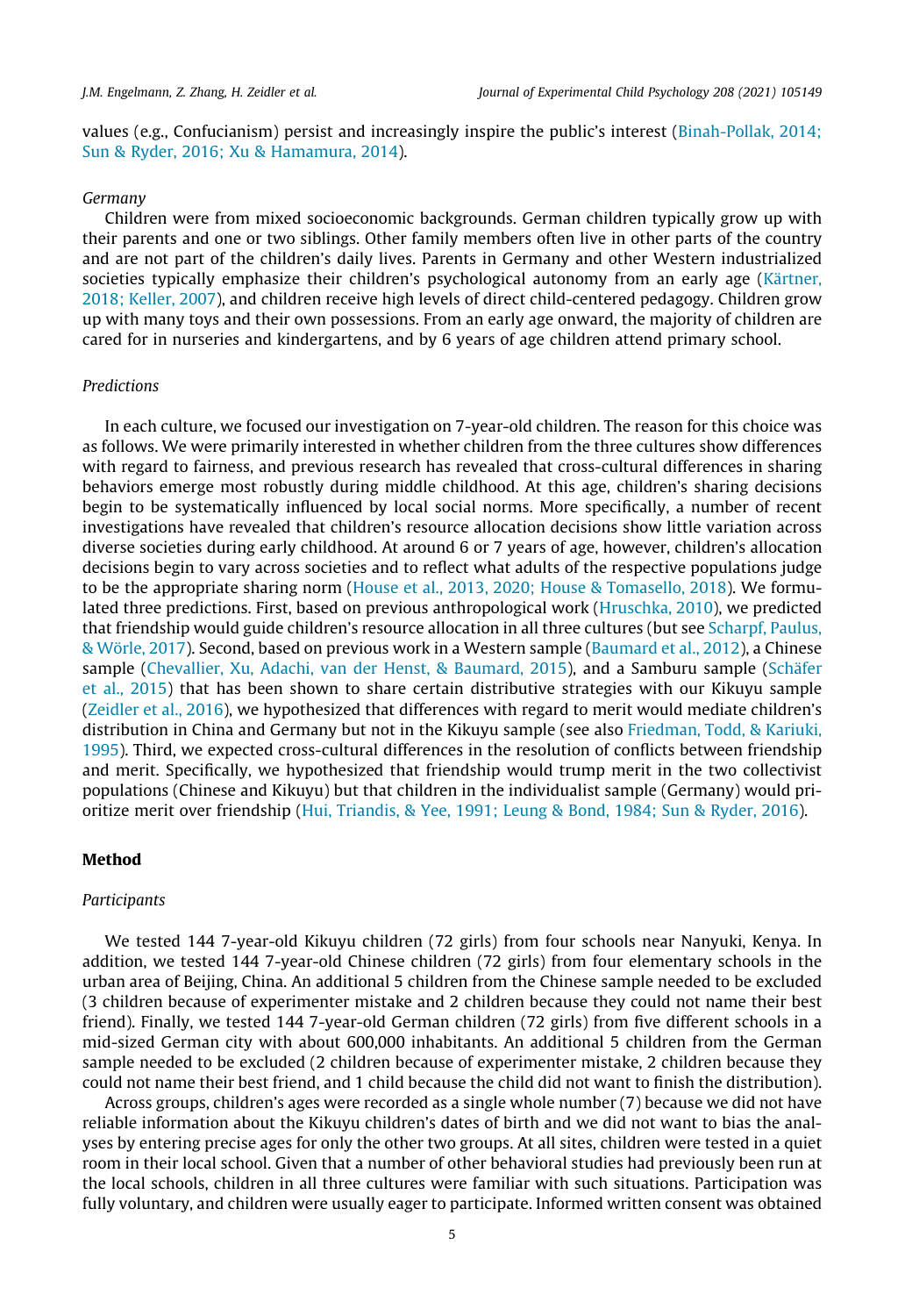from the school guardians of the children who participated in this study (Kenya) or from the parents of the children (China and Germany).

#### Materials and design

For a schematic drawing of the setup, refer to [Fig. 1](#page-6-0). Participants sat at a small table. The table contained three sets of objects: (a) a big transparent bowl holding a large number of differently colored beads; (b) two narrow see-through tubes filled with red beads where, depending on the condition, the two tubes contained either an unequal amount of beads [\(Fig. 1](#page-6-0)A: merit condition and friend vs. merit condition) or an equal amount of beads ([Fig. 1B](#page-6-0): friend condition); and (c) two envelopes, each belonging to one potential recipient. During the course of the test, participants were given three stickers: one for each recipient and an additional one to hand to either recipient.

In a between-participants design, children participated in one trial in one of the three conditions. At each testing site, 48 children participated in each condition. Instructions were given in the respective local languages. All sessions were videotaped for later coding.

#### Procedure

The experimenter (E) entered the testing room with the participant and asked her or him to sit down on a chair next to the table. The procedure consisted of two stages: an interview phase during which participants were questioned to determine friendship relationships (for the friend condition and the friend vs. merit condition) and an allocation phase during which participants distributed resources between two potential recipients (in all three conditions). In the following, the procedure is described for each condition separately.

#### Friend versus merit condition

The general setup for this condition is depicted in [Fig. 1A](#page-6-0). During the interview phase, E posed three questions to the participant in order to identify the two children to whom the participant could choose to allocate rewards during the second stage: the friend and the neutral individual: (1) Which boy/girl do you like playing with most in your class? (2) Which boy/girl don't you like playing with in your class? (3) Which other boys/girls are in your class? In response to each question, E aimed to elicit two names. If the child mentioned only one name, E followed up by asking ''Who else?" The identity of the friend and the neutral peer for the allocation phase were determined as follows. The friend was the first individual who was mentioned in response to Question 1 independent of whether she or he was of the same gender as the participant or not. The neutral peer was the first individual who was mentioned in response to Question 3 and who was of the same gender as the friend. Note that to determine friends, we asked children who they most liked playing with rather than directly asking who was their friend because we did not want to influence children's behavior (e.g., using the term ''friend" might prime children to share more with that individual). When determining neutral individuals, we selected children from the same class as participants to make some effort to control for familiarity (i.e., we wanted participants to have a certain level of familiarity with neutral peers as well).

After the interview phase, the second phase began, during which the participant could allocate rewards to the friend or the neutral peer. E informed the participant that the friend and neutral peer had previously helped her to sort the beads in the large bowl and, specifically, to collect all the red beads. E drew the participant's attention to the tube on the left, which contained the beads that had been collected by the friend (small number of beads), and then to the tube on the right, which contained the beads that had been collected by the neutral peer (large number of beads). The location of tubes was counterbalanced across participants. Because they had helped her, E continued, both the friend and the neutral peer would get a reward. E presented two envelopes to the participant, one for each recipient, and wrote the respective names on the front side of the envelopes. E then handed the first reward (a sticker) to the participant and asked her or him to place it in the friend's envelope. The same procedure was repeated with a second reward that was placed in the neutral peer's envelope. Next, E drew the participant's attention to the two tubes, commenting that ''[The neutral peer] has worked really hard and has collected many beads" and that ''[The friend] has not worked so hard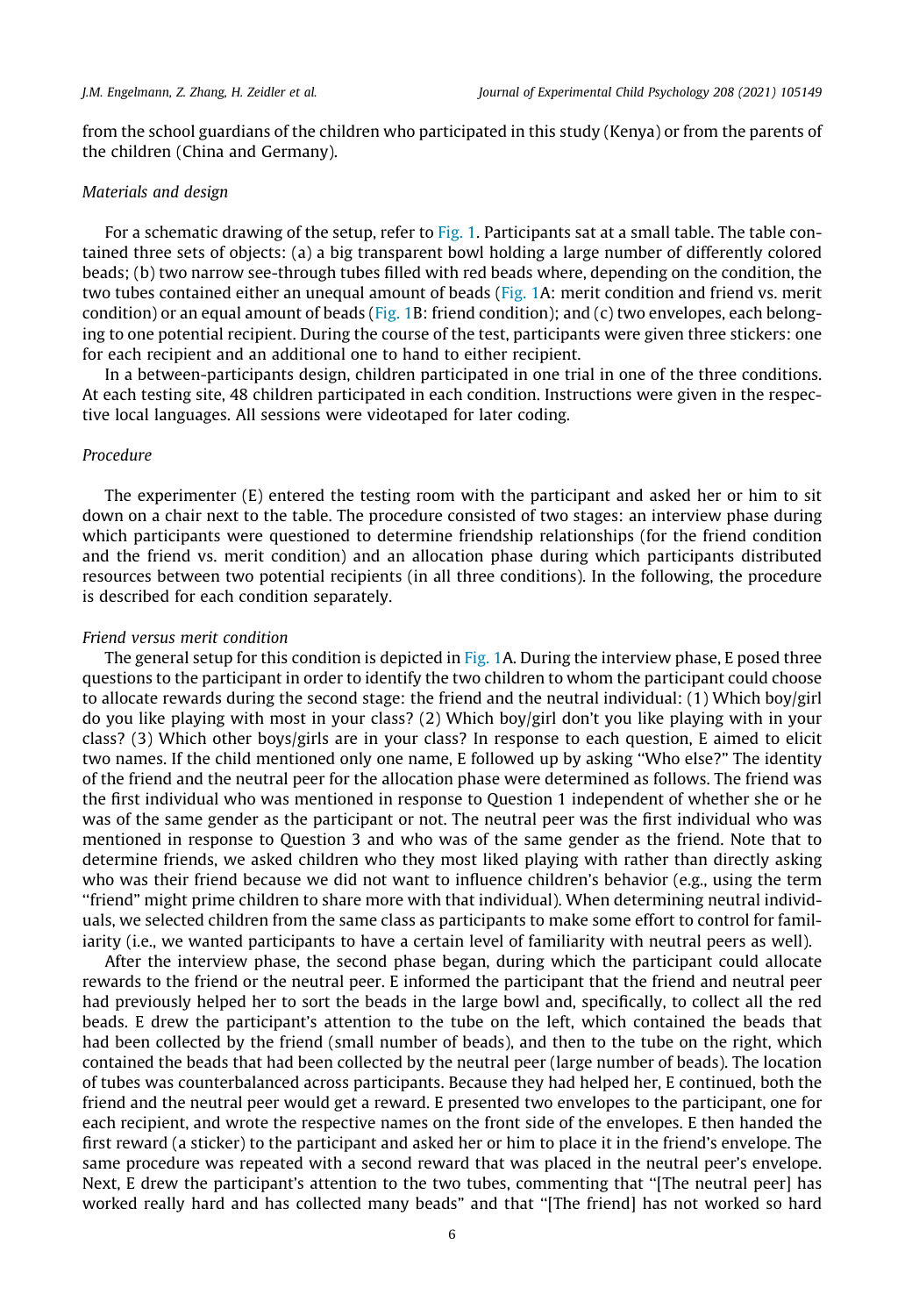<span id="page-6-0"></span>

Fig. 1. Schematic representation of the setup. In each condition, the participant (located on the right) could choose to give a reward to one of two recipients. (A) The friend versus merit condition, in which the child chose between an undeserving friend and <sup>a</sup> deserving peer, and the merit condition, in which the child chose between <sup>a</sup> deserving stranger and an undeserving stranger. (B) The friend condition, in which the child chose between <sup>a</sup> deserving friend and <sup>a</sup> deserving peer. Note that the experimenter (located to the left of the participant) was present only for the instruction but retreated when the child made her or his decision.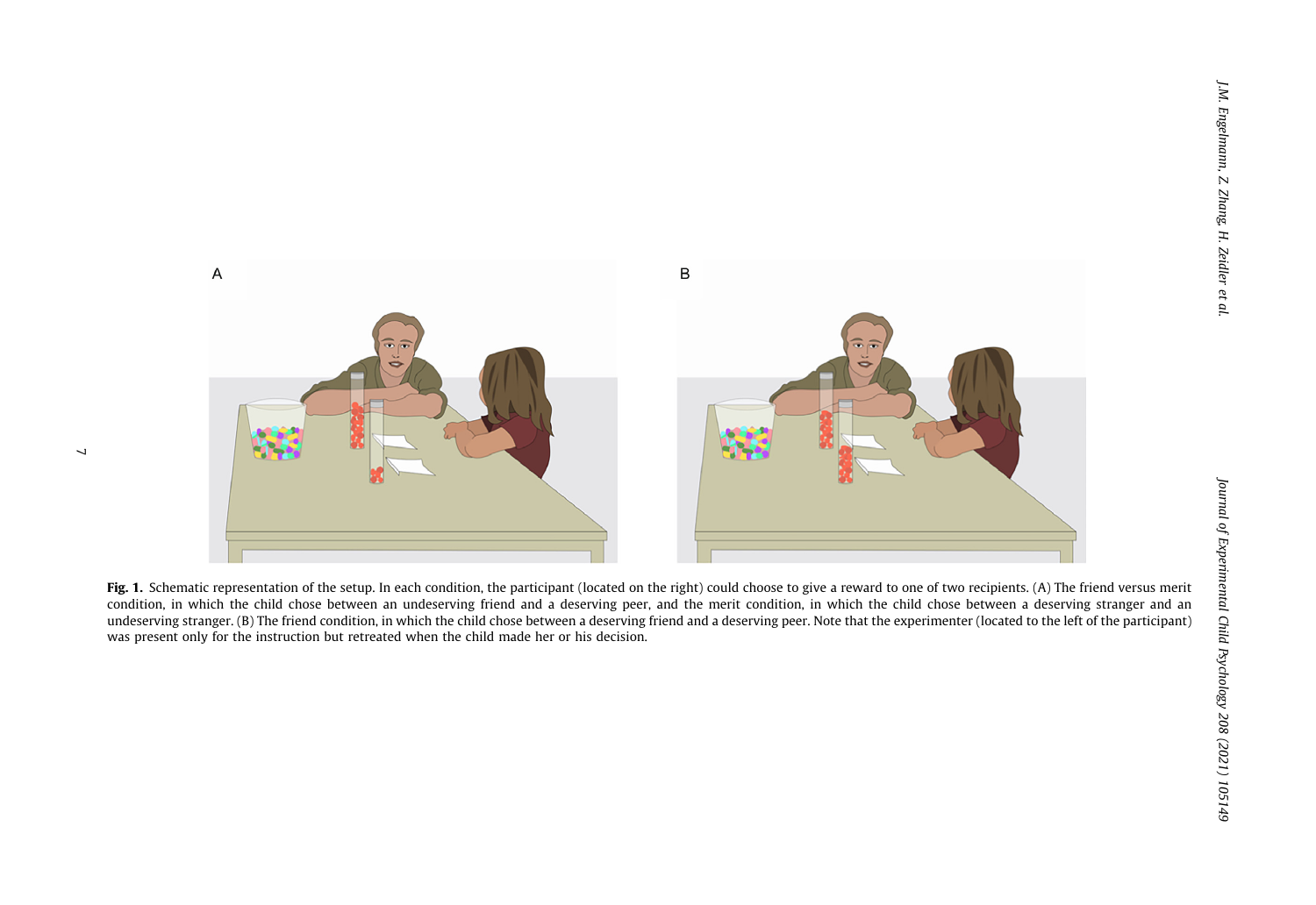#### Table 1

Numbers of children across cultures who chose the friend (in the friend condition and the friend vs. merit condition) and the deserving individual (in the merit condition).

|         | Friend condition (choice:<br>friend) | Merit condition (choice: deserving<br>individual) | Friend versus merit condition (choice:<br>friend) |
|---------|--------------------------------------|---------------------------------------------------|---------------------------------------------------|
| Kenya   | 34                                   | 30                                                | 23                                                |
| China   | 45                                   | 45                                                | 28                                                |
| Germany | 39                                   | 42                                                |                                                   |

Note. The sample size in each condition was  $n = 48$ .

and has not collected so many beads." E asked two comprehension questions: ''Which of the beads did [the neutral peer] collect?" and ''Which of the beads did [the friend] collect?" Once the participant had correctly answered the two questions, E saliently placed her hand in one of her pockets and, acting surprised, told the participant that she had found one additional reward. E told the participant that she or he could decide whether to give it to the neutral peer or to the friend and that the participant should place the reward in the respective envelope. E added that the participant should inform her once she or he had placed the reward in either envelope and moved away from the table, turning her back to the participant. The trial ended once the participant informed E that she or he had made a decision.

#### Friend condition

The general setup for this condition is depicted in [Fig. 1](#page-6-0)B. This condition was identical to the friend versus merit condition except for one modification. E asked the participant to distribute the additional sticker between a friend and a neutral peer, but this time both potential recipients had worked equally hard and had collected an identical number of beads.<sup>1</sup>

#### Merit condition

The general setup for this condition is depicted in [Fig. 1](#page-6-0)A. This condition was also identical to the friend versus merit condition except for one modification. The merit condition did not involve the interview phase. Instead, E informed the participant that she had been at a different school before, where two children had helped her to pick all the red beads from the container. One of the children had collected a large number of beads, and the other child had collected a small number of beads. The participant was then asked to give the additional sticker to one of these two unknown children.

#### Coding and analysis

The first, second, and third authors coded the participant's allocation decision live as well as later from video. At each site, a research assistant, who was unaware of the study design and hypotheses, independently coded 20% of all trials. Inter-rater agreement was excellent in Kenya (Cohen's  $\kappa = 1$ ), China (Cohen's  $\kappa$  = .87), and Germany (Cohen's  $\kappa$  = 1).

#### Results

Table 1 and [Fig. 2](#page-8-0) present the choices made by children in the friend, merit, and friend versus merit conditions in the three cultures.

To test the effects of condition and culture (and their potential interaction) on children's sharing behavior, we used a generalized linear model that we fitted with binomial error structure and log link function [\(McCullagh & Nelder, 1998](#page-13-0)). We also controlled for gender. To establish the significance of the full model [\(Schielzeth & Forstmeier, 2009](#page-13-0)), we used a likelihood ratio test ([Dobson & Barnett,](#page-12-0) [2018\)](#page-12-0), comparing its deviance with that of the null model containing only gender and the intercept.

 $<sup>1</sup>$  Due to a misunderstanding, children in China in the friend condition were not presented with two tubes that contained an</sup> equal number of red beads but rather with two tubes that contained an equal amount of green or yellow beads, respectively.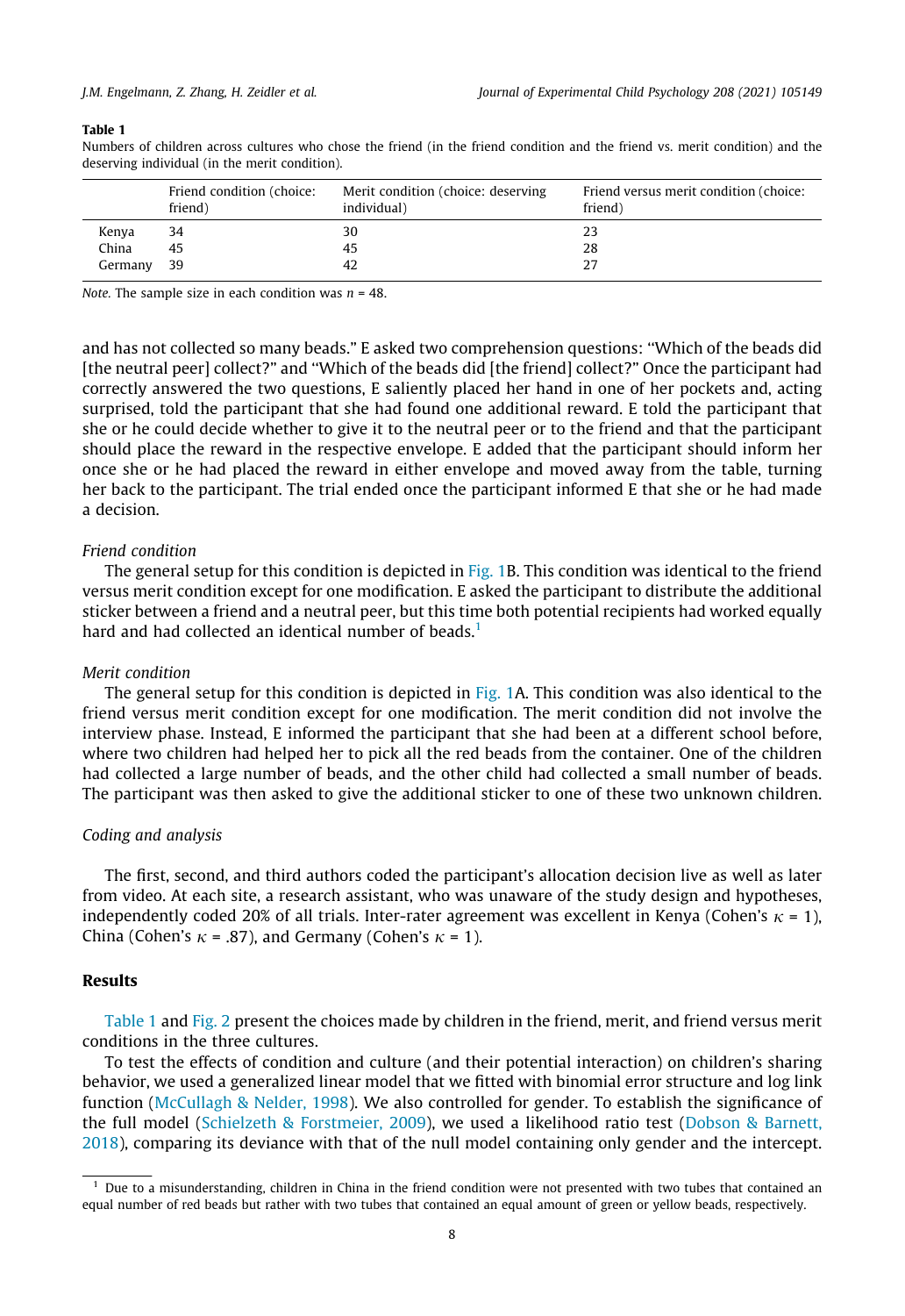<span id="page-8-0"></span>

Fig. 2. Depiction of each child's decision in the three conditions across the different cultures. Each point represents the choice of one child. Children who gave more to the friend in the friend condition, to the deserving individual in the merit condition, and to the friend in the friend versus merit condition were coded as ''yes".

To test the significance of the interaction between condition and culture, we compared the full model's deviance with that of the corresponding reduced model not containing the interaction. The model was fitted in R [\(R Core Team, 2015](#page-13-0)) using the glm.b function of the MASS package ([Venables, Ripley, &](#page-13-0) [Venables, 2002](#page-13-0)).

Overall, the full model was highly significant as compared with the null model [likelihood ratio test:  $\chi^2(9)$  = 16.08, p < .0001]. Specifically, we found an interaction between condition and culture (estimate ± SE = 2.241 ± 0.791,  $\chi^2$  = 18.8, df = 4, p < .0001, 95% confidence interval (CI) = [0.7746, 3.9424]). To further investigate the interaction between condition and culture, we conducted post hoc binomial tests. Children in Kenya ( $p = .001$ ), China ( $p < .0001$ ), and Germany ( $p < .0001$ ) were significantly more likely than expected by chance to pass the resource to their friend rather than the neutral peer in the friend condition. We also found that children in China were significantly more likely to favor their friend than children in Kenya [chi-square test:  $\chi^2(1,N$  = 96) = 8.65, p = .003]. It is important to point out that we had not predicted this effect. In addition, children in China ( $p < .0001$ ) and Germany ( $p$  < .0001), but not children in Kenya ( $p$  = .11), were more likely to give the extra resource to the hard-working individual than to the lazy individual in the merit condition. There was no significant tendency in any of the three cultures to favor the hard-working neutral peer or the lazy friend in the friend versus merit condition. However, children in China [chi-square test:  $\chi^2(1, N = 96) = 16.5$ 2,  $p < .001$ ] and Germany [chi-square test:  $\chi^2(1, N = 96) = 11.59$ ,  $p = .001$ ] were more likely to pass the resource to the undeserving recipient when the recipient was a friend (in the friend vs. merit condition) compared with when the recipient was a stranger (in the merit condition). No such tendency was observed in the Kenyan sample [chi-square test:  $\chi^2(1, N = 96)$  = 2.06, p = .15).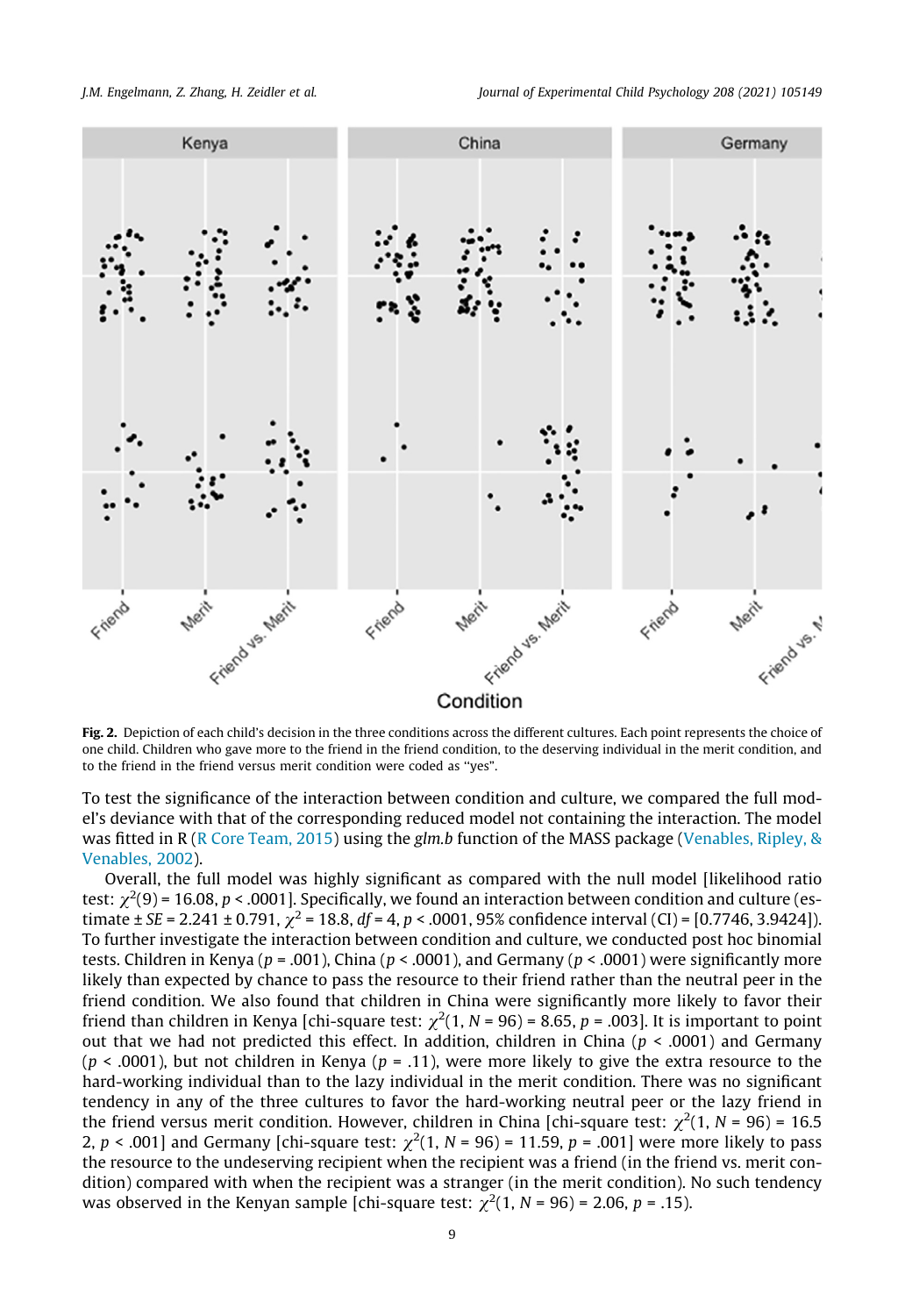#### Discussion

The current cross-cultural empirical examination was conducted with the goal of detecting variation and similarity in how children from three cultures apply the principles of merit and friendship in resource allocation contexts. Children from Kenya, China, and Germany reliably considered friendship in their distributive decisions and selectively shared resources with closely bonded individuals. Children from China and Germany, but not children from Kenya, also tracked the extent to which potential recipients differed in terms of how hard they had worked when determining how to share rewards. In a final condition, we asked this question: When the two motivations are in conflict, do children give precedence to friendship or to merit? We found this answer: Across cultures, the two considerations carry approximately equal weight; that is, about half of participants favored the more hard-working individual, whereas the other half shared with their less productive friend.

The finding that children in all three cultures reliably displayed partiality toward their friend over a neutral peer extends previous work from Western cultures showing that children favor their close social connections in the domain of prosociality and preferentially direct behaviors such as sharing and helping toward them [\(Engelmann, Haux, & Herrmann, 2019; Paulus & Moore, 2014](#page-12-0)). Our experimental manipulation involved an especially strong test of partiality toward friends. Whereas previous studies have generally compared how children treat their friends in comparison with how they treat nonfriends or strangers [\(Moore, 2009\)](#page-13-0), here we used neutral but familiar recipients as a comparison group, thereby ensuring that any differential treatment is grounded in friendship and not in other related motivations such as a preference for familiar individuals over unfamiliar individuals and antipathy toward disliked individuals. Although a general impetus to treat friends differently was present across the three cultures studied, there was variation in the strength of this motivation. Chinese children showed a stronger tendency to favor their friend over a neutral familiar individual than Kikuyu children (with German children being in the middle). Although it is possible that the weight that is placed on friendship relations in the context of resource allocation differs across cultures, this result should be interpreted with caution; we had not predicted cross-cultural variation in this direction, so we need to await further studies to corroborate it.

The second finding was that the extent to which merit is considered as a factor relevant to resource allocation varies cross-culturally. Chinese and German children, but not Kikuyu children, preferentially rewarded more meritorious individuals. Although the current studies thus suggest that merit has uniform influence in both Chinese and German populations, it is possible that future studies will detect variation in terms of how different aspects of merit are taken into consideration in children from these two populations. What looks like cross-cultural uniformity on the behavioral level might be driven by culturally varying psychological processes. At first sight, distributing resources according to merit appears to follow a straightforward heuristic: Allocate preferentially to those who have worked harder. But parsing the concept of merit reveals a suite of distinct components that may carry differential relevance in Chinese and German children. In determining who to reward in the context of merit, we may pay special attention to someone's ability or talent, to the effort or work that someone has put into a task, or to someone's performance, that is, the output of the person's labor. The current results do not allow us to tease apart these different considerations because effort and output reliably correlated in our experimental setup. It is entirely possible, however, that German children, for example, value effort over output, whereas Chinese children place greater significance on yield. Talent, effort, and output all are dimensions that are relevant to distributions according to merit, and future studies should investigate whether the weight that is placed on each of these components varies across cultures.

The null effect of merit in the Kikuyu sample also warrants further investigation. One hypothesis is that relationship-independent ways of regulating distributions (e.g., considering merit) play an important role in large-scale communities, where economic transactions among strangers occur frequently; on the other hand, in small-scale societies (e.g., the Kikuyu sample), individuals interact with one another repeatedly, and so relationship-specific patterns might regulate the transfer of resources ([Gurven, 2004; Gurven & Winking, 2008](#page-12-0)). Support for this view comes, for example, from a study with children from another small-scale Kenyan population, the Samburu. [Schäfer et al. \(2015](#page-13-0)) reported,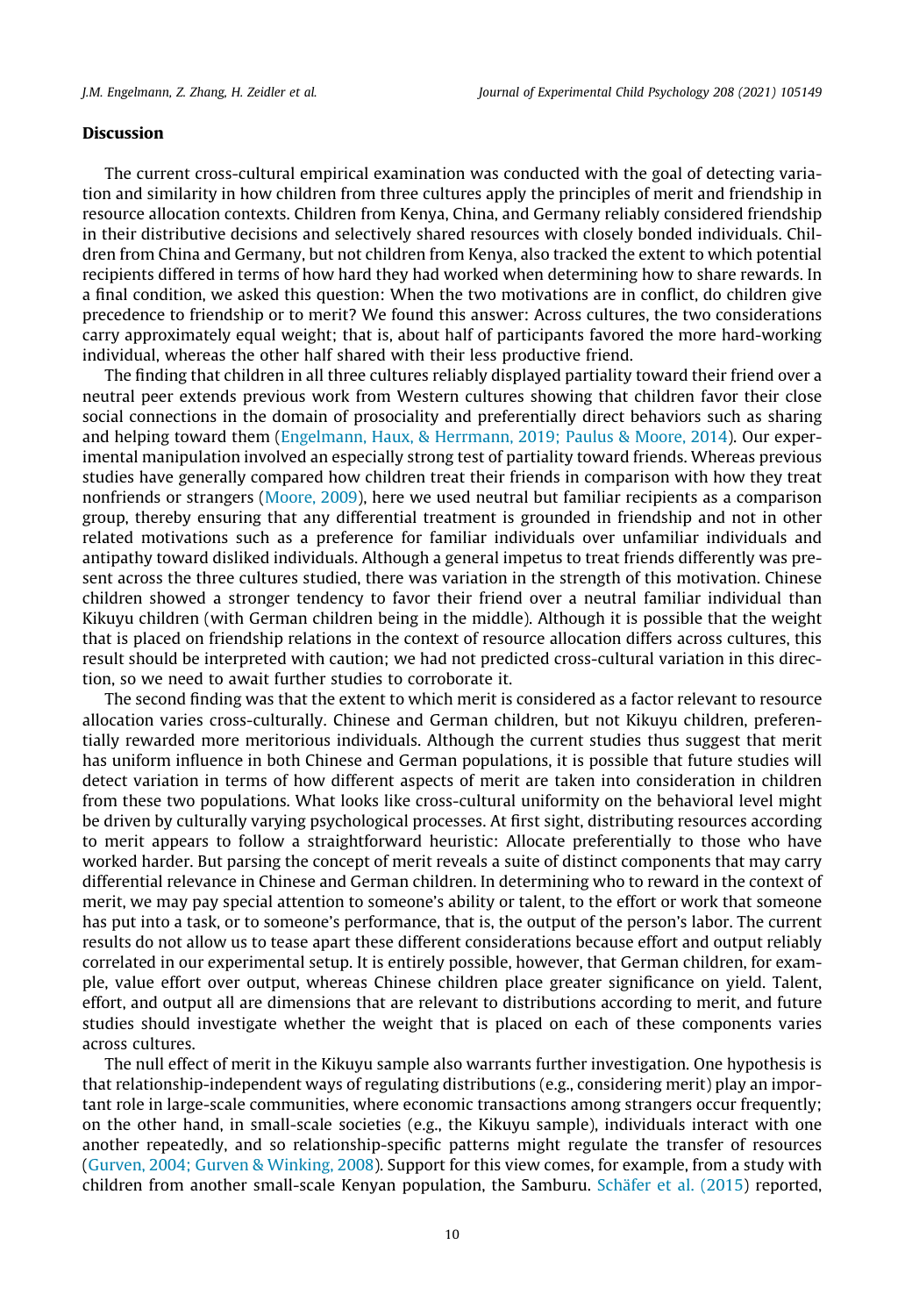similar to our findings, no effect of deservingness on Samburu children's allocation decisions even in the face of large imbalances of output. Thus, Kikuyu children in our setup might not have reliably considered merit in their distributive decisions given that they are not frequently involved in resource transfers that call for impersonal standards of division.

Alternatively, the cross-cultural difference on the behavioral level between the Kikuyu sample, on the one hand, and the Chinese and German samples, on the other, might be explainable not in terms of variation in underlying psychological processes but rather in terms of a different construal of the sharing situation. Previous work with diverse populations provides support for the risk reduction theory of sharing: whether or not resources are shared according to effort depends on the variance in output associated with a given resource. For example, [Kaplan et al. \(1985\)](#page-12-0) reported that hunter–gatherer communities share resources widely among their group in contexts where effort does not consistently predict foraging success (e.g., hunting for meat, searching for honey), but they share food in a much more discriminatory manner in contexts where acquisition correlates positively with effort (e.g., gathered plant foods). For evidence that the same pattern of behavior operates in WEIRD populations, see [Kaplan, Schniter, Smith, and Wilson \(2012\).](#page-12-0) It is conceivable that Kikuyu children, in contrast to Chinese and German children, viewed success in the current setup as involving other factors rather than effort and consequently showed a lower tendency to distribute to meritorious individuals. Given that E emphasized in her instructions to participants that differential output resulted from variation in effort (see ''Procedure" section in Method), we do not deem this explanation as highly likely, but it is nevertheless worthy of further investigation. Future studies could address this issue by asking children to justify their sharing decisions. This would help to answer the question of whether children, like adults, apply different sharing rules in contexts where output varies as a function of input compared with situations where other factors—such as luck—emerge as decisive in explaining differential production.

Finally, our third condition, which sought to uncover the relative weight that children place on friendship and merit in resource allocation, revealed that in all three cultures about half of the sample favored the lazy friend over the hard-working neutral individual, whereas the other half showed the opposite preference. This pattern of results fails to confirm our prediction that children from more collectivist populations (Chinese and Kikuyu) would give priority to obligations resulting from close interpersonal connections and that children from the more individualist population (Germany) would accord precedence to the impartial notion of merit. What might account for this divergence from our prediction? Because Kikuyu children did not display a robust preference to reward more hard-working individuals in the merit condition, they might not have experienced a true conflict of different fairness considerations here. Thus, it is difficult to interpret their behavior in the friend versus merit condition. At first glance, it seems puzzling that Kikuyu children paid attention to friendship but not to merit in the first two conditions but then appeared to be split between the two factors in the third condition, suggesting that considerations of deservingness do in fact carry some relevance. One potential explanation for this is that Kikuyu participants showed a relatively weak effect of friendship combined with a potential trend toward significance in the merit condition. For the Chinese and German children, one possibility is that older children and adolescents might show the predicted effect, whereas the relatively young children who we studied might not have internalized locally prevailing norms to the same extent. Although this remains a possibility, previous results from a variety of experimental paradigms [\(House et al., 2013, 2020; House & Tomasello, 2018\)](#page-12-0) present strong evidence that sharing norms vary cross-culturally by 7 years of age. Future work should explore the respective contributions of friendship and merit motivations in distributive contexts across a wider age range. Finally, although friendship did not override merit considerations (or vice versa), we nevertheless found that children in China and Germany were more likely to reward a lazy individual over a hard-working individual if that individual was a friend compared with a stranger (it should be noted, however, that this comparison does not control for familiarity). Thus, social relationships mediate the extent to which children from these two cultural backgrounds consider more impersonal factors, such as potential recipients' relative deservingness, in their allocation decisions (see also [Zhang, 2020](#page-13-0)).

One limitation of the current work is that we cannot explain children's behavior in the friend versus merit condition. Because culture did not emerge as a decisive factor in determining how children resolved this dilemma condition, it would be interesting to relate children's choice—that is, whether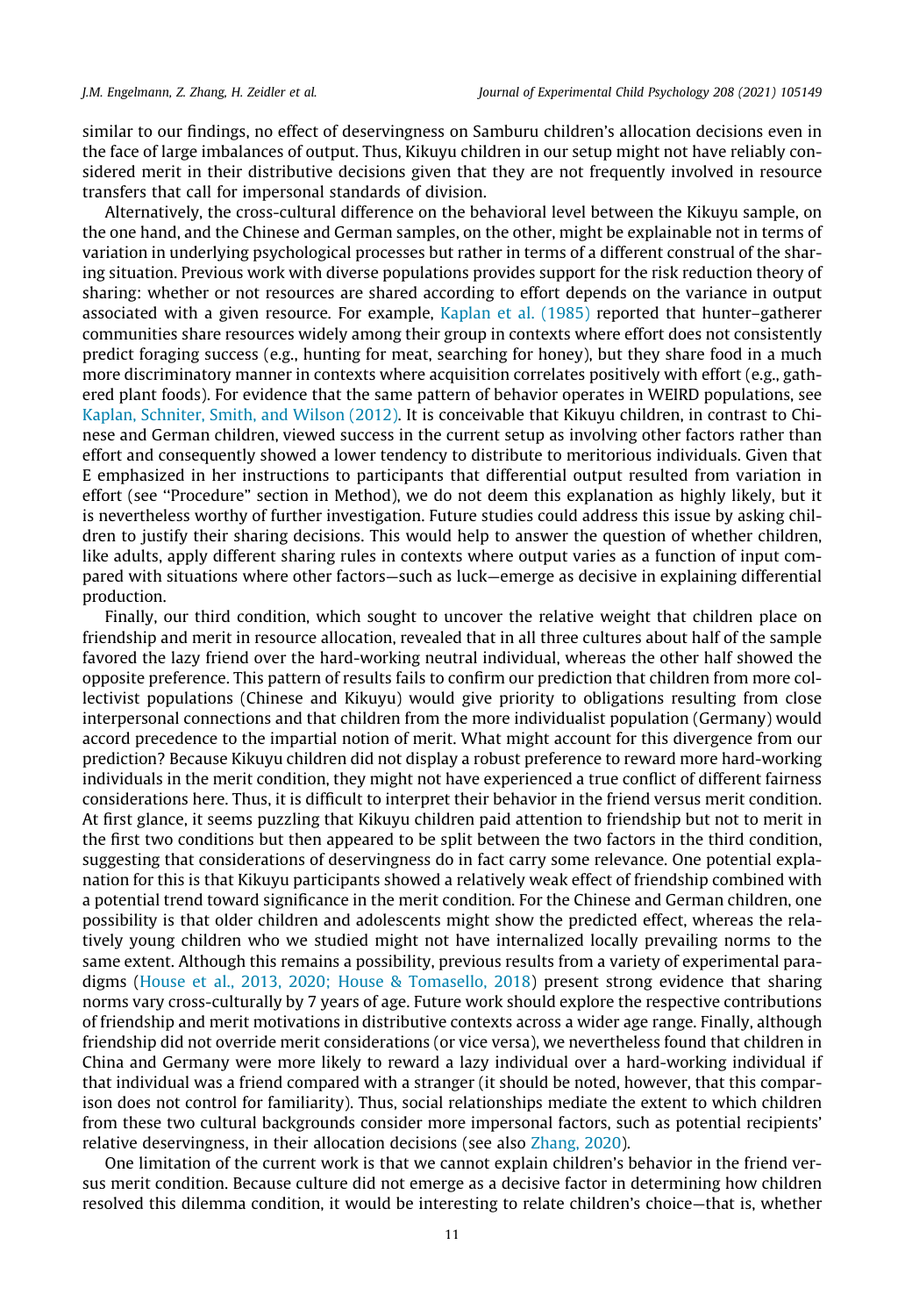<span id="page-11-0"></span>they rewarded the meritorious individual or the friend—to differences on the individual level. One question is whether children who passed the resource to the undeserving friend feel more closely connected to their friend than children who handed the reward to the deserving neutral peer. The Inclusion of Other in the Self (IOS) Scale could be used to measure the degree of closeness between the participant and friend in future research (Aron, Aron, & Smollan, 1992; Li et al., 2019). A further limitation of the current work is the fact that we employed a one-shot forced-choice task. It is possible that a more sensitive method (using a more continuous measure) would have allowed us to detect differences regarding the respective weights that friendship and merit considerations carry in the different populations. In addition, although our method, which relied on children's behavioral sharing decisions rather than on extensive verbal instructions, is especially suited to cross-cultural investigations, future work could incorporate interview questions to confirm the potential motivations behind children's allocation decisions ([Elenbaas, Rizzo, Cooley, & Killen, 2016; Rizzo, Elenbaas, & Vanderbilt,](#page-12-0) [2020](#page-12-0)).

Some of the deepest moral dilemmas, which have seemingly no satisfactory solutions, are a result of the fact that humans are simultaneously influenced by diverse and sometimes conflicting moral considerations. Here we investigated how children from three cultures factor two such considerations—social relationships and equity—into their distributive decisions. We also asked how children mediate between obligations that result from the partiality of friendship, on the one hand, and the impartiality of merit, on the other. Our results raise the possibility that children from some cultures (e.g., Kikuyu) potentially do not experience such situations as involving a conflict because they might not (or might not yet) operate with merit-based sharing norms. Children's behavior in the other two cultures studied here (Chinese and German), which was split evenly between a preference for friendship over merit and the opposite pattern, provides support for the view that such dilemmas might simply not have a straightforward solution. Taken together, the current results suggest that children's sense of what is fair and what is not fair shows important commonalities across cultures on some dimensions but also significant differences on other dimensions.

#### Acknowledgments

We thank Katharina Haberl, Susanne Mauritz, Nils Löster, and the entire Child Lab team at the Max Planck Institute for Evolutionary Anthropology in Leipzig, Germany, for help with data collection. In addition, we thank Joanne Wambugu for help with translations and Meng Su for reliability coding. We also thank the following schools for child data collection: Matanya, Yard DEB, Chuma, Sweetwaters Primary School, Yinhe Primary School, Philharmonic Experimental Primary School, and Experimental School Affiliated to Chinese Academy of Sciences. We also thank the National Commission for Science, Technology, and Innovation (NACOSTI) and the District Education Office of Laikipia Central. Thanks go to Roger Mundy for statistical advice, Sylvio Tüpke and Oded Ritov for help with the figures, and, Anna-Claire Schneider for very helpful comments on previous versions of this manuscript. For funding of this research, we thank the Whitney and Betty MacMillan Center for International and Area Studies at Yale University for awarding us a Faculty Research Grant. Jan Engelmann was funded by a German Academic Exchange Service (DAAD) PRIME (Postdoctoral Researchers International Mobility Experience) Fellowship.

#### References

- [Aron, A., Aron, E. N., & Smollan, D. \(1992\). Inclusion of Other in the Self Scale and the structure of interpersonal closeness.](http://refhub.elsevier.com/S0022-0965(21)00067-9/h0005) Journal [of Personality and Social Psychology, 63](http://refhub.elsevier.com/S0022-0965(21)00067-9/h0005), 596–612.
- [Baumard, N., Mascaro, O., & Chevallier, C. \(2012\). Preschoolers are able to take merit into account when distributing goods.](http://refhub.elsevier.com/S0022-0965(21)00067-9/h0010) [Developmental Psychology, 48](http://refhub.elsevier.com/S0022-0965(21)00067-9/h0010), 492–498.
- Beijing Municipal Bureau of Statistics (2020). Retrieved from: <http://tjj.beijing.gov.cn/EnglishSite/>
- [Binah-Pollak, A. \(2014\). Discourses and practices of child-rearing in China: The bio-power of parenting in Beijing.](http://refhub.elsevier.com/S0022-0965(21)00067-9/h0015) China [Information, 28](http://refhub.elsevier.com/S0022-0965(21)00067-9/h0015)(1), 27–45.
- [Birch, L. L., & Billman, J. \(1986\). Preschool children's food sharing with friends and acquaintances.](http://refhub.elsevier.com/S0022-0965(21)00067-9/h0020) Child Development, 57, [387–395](http://refhub.elsevier.com/S0022-0965(21)00067-9/h0020).
- [Blake, P. R., & McAuliffe, K. \(2011\). ''I had so much it didn't seem fair": Eight-year-olds reject two forms of inequity.](http://refhub.elsevier.com/S0022-0965(21)00067-9/h0025) Cognition, 120[, 215–224.](http://refhub.elsevier.com/S0022-0965(21)00067-9/h0025)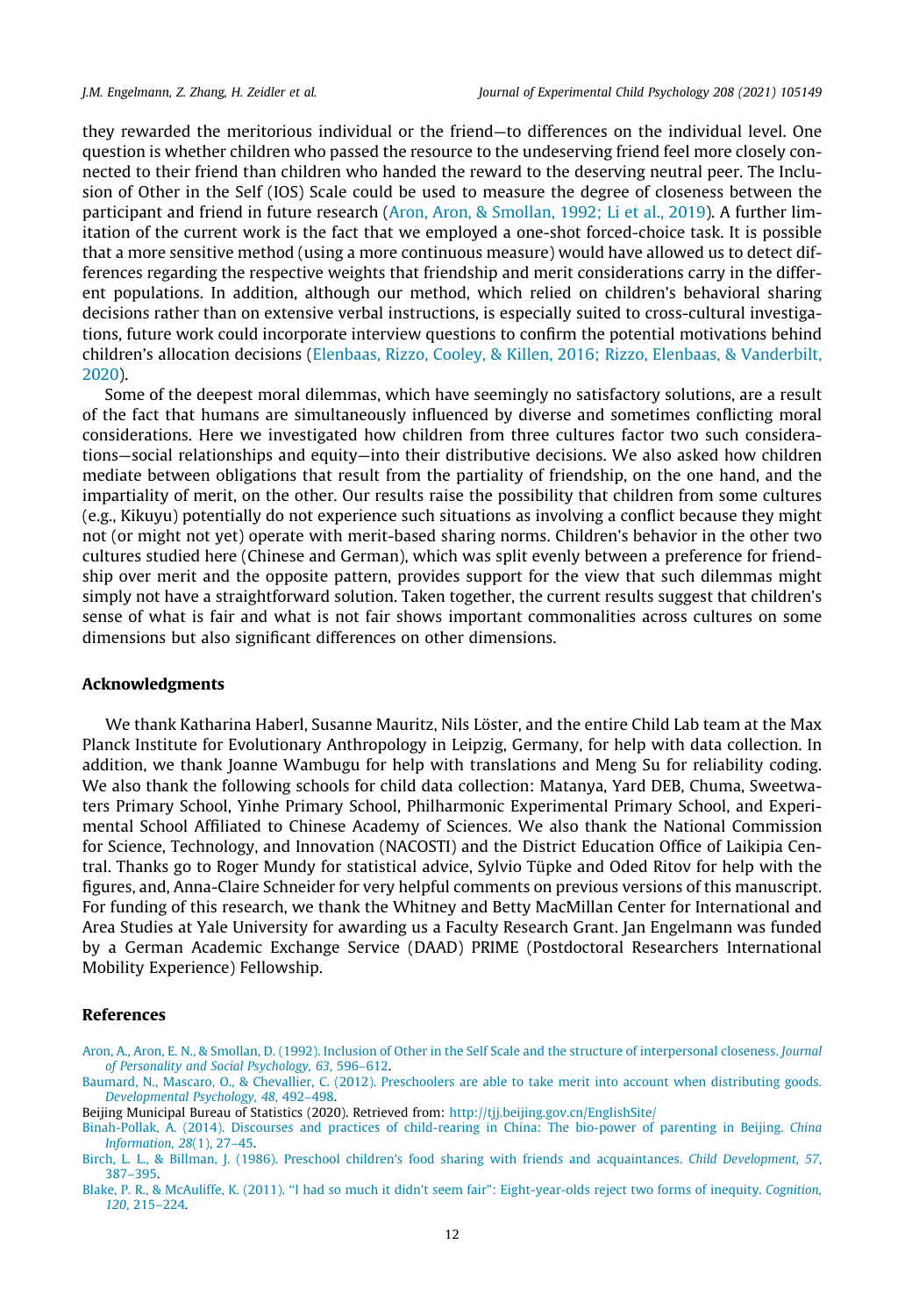- <span id="page-12-0"></span>[Blake, P. R., McAuliffe, K., Corbit, J., Callaghan, T. C., Barry, O., Bowie, A., ... Warneken, F. \(2015\). The ontogeny of fairness in seven](http://refhub.elsevier.com/S0022-0965(21)00067-9/h0030) societies. [Nature, 528](http://refhub.elsevier.com/S0022-0965(21)00067-9/h0030), 258–261.
- [Carson, A. S., & Banuazizi, A. \(2008\). ''That's not fair": Similarities and differences in distributive justice reasoning between](http://refhub.elsevier.com/S0022-0965(21)00067-9/h0035) American and Filipino children. [Journal of Cross-Cultural Psychology, 39](http://refhub.elsevier.com/S0022-0965(21)00067-9/h0035), 493–514.
- [Charafeddine, R., Mercier, H., Clément, F., Kaufmann, L., Berchtold, A., Reboul, A., & Van der Henst, J.-B. \(2015\). How preschoolers](http://refhub.elsevier.com/S0022-0965(21)00067-9/h0040) [use cues of dominance to make sense of their social environment.](http://refhub.elsevier.com/S0022-0965(21)00067-9/h0040) Journal of Cognition and Development, 16, 587–607.
- [Chevallier, C., Xu, J., Adachi, K., van der Henst, J.-B., & Baumard, N. \(2015\). Preschoolers' understanding of merit in two Asian](http://refhub.elsevier.com/S0022-0965(21)00067-9/h0045) societies. [PLoS One, 10](http://refhub.elsevier.com/S0022-0965(21)00067-9/h0045)(5) e114717.
- [Corbit, J., McAuliffe, K., Callaghan, T. C., Blake, P. R., & Warneken, F. \(2017\). Children's collaboration induces fairness rather than](http://refhub.elsevier.com/S0022-0965(21)00067-9/h0050) generosity. [Cognition, 168](http://refhub.elsevier.com/S0022-0965(21)00067-9/h0050), 344–356.
- Damon, W. (1977). The social world of the child [\(1st ed.\). San Francisco: Jossey-Bass](http://refhub.elsevier.com/S0022-0965(21)00067-9/h0055).
- Dobson, A. J., & Barnett, A. G. (2018). An introduction to generalized linear models [\(4th ed.\). Boca Raton, FL: CRC Press/Taylor &](http://refhub.elsevier.com/S0022-0965(21)00067-9/h0060) [Francis Group.](http://refhub.elsevier.com/S0022-0965(21)00067-9/h0060)
- [Elenbaas, L. \(2019\). Against unfairness: Young children's judgments about merit, equity, and equality.](http://refhub.elsevier.com/S0022-0965(21)00067-9/h0065) Journal of Experimental [Child Psychology, 186](http://refhub.elsevier.com/S0022-0965(21)00067-9/h0065), 73–82.
- [Elenbaas, L., Rizzo, M. T., Cooley, S., & Killen, M. \(2016\). Rectifying social inequalities in a resource allocation task.](http://refhub.elsevier.com/S0022-0965(21)00067-9/h0070) Cognition, 155, [176–187](http://refhub.elsevier.com/S0022-0965(21)00067-9/h0070).
- [Engelmann, J. M., Clift, J. B., Herrmann, E., & Tomasello, M. \(2017\). Social disappointment explains chimpanzees' behaviour in](http://refhub.elsevier.com/S0022-0965(21)00067-9/h0075) the inequity aversion task. [Proceedings of the Royal Society B: Biological Sciences, 284](http://refhub.elsevier.com/S0022-0965(21)00067-9/h0075), 20171502.
- [Engelmann, J. M., Haux, L. M., & Herrmann, E. \(2019\). Helping in young children and chimpanzees shows partiality towards](http://refhub.elsevier.com/S0022-0965(21)00067-9/h0080) friends. [Evolution and Human Behavior, 40](http://refhub.elsevier.com/S0022-0965(21)00067-9/h0080), 292–300.
- [Engelmann, J. M., & Tomasello, M. \(2019\). Children's sense of fairness as equal respect.](http://refhub.elsevier.com/S0022-0965(21)00067-9/h0085) Trends in Cognitive Sciences, 23, 454–463. [Enright, E. A., Gweon, H., & Sommerville, J. A. \(2017\). ''To the victor go the spoils": Infants expect resources to align with](http://refhub.elsevier.com/S0022-0965(21)00067-9/h0090)
- [dominance structures.](http://refhub.elsevier.com/S0022-0965(21)00067-9/h0090) Cognition, 164, 8–21.
- [Friedman, A., Todd, J., & Kariuki, P. W. \(1995\). Cooperative and competitive behavior of urban and rural children in Kenya.](http://refhub.elsevier.com/S0022-0965(21)00067-9/h0095) [Journal of Cross-Cultural Psychology, 26](http://refhub.elsevier.com/S0022-0965(21)00067-9/h0095), 374–383.
- [Geraci, A., & Surian, L. \(2011\). The developmental roots of fairness: Infants' reactions to equal and unequal distributions of](http://refhub.elsevier.com/S0022-0965(21)00067-9/h0100) [resources: Evaluation of fairness of distributive actions.](http://refhub.elsevier.com/S0022-0965(21)00067-9/h0100) Developmental Science, 14, 1012–1020.
- [Gurven, M. \(2004\). To give and to give not: The behavioral ecology of human food transfers.](http://refhub.elsevier.com/S0022-0965(21)00067-9/h0105) Behavioral and Brain Sciences, 27, [543–559](http://refhub.elsevier.com/S0022-0965(21)00067-9/h0105).
- [Gurven, M., & Winking, J. \(2008\). Collective action in action: Prosocial behavior in and out of the laboratory.](http://refhub.elsevier.com/S0022-0965(21)00067-9/h0110) American [Anthropologist, 110](http://refhub.elsevier.com/S0022-0965(21)00067-9/h0110), 179–190.
- [Hamann, K., Bender, J., & Tomasello, M. \(2014\). Meritocratic sharing is based on collaboration in 3-year-olds.](http://refhub.elsevier.com/S0022-0965(21)00067-9/h0115) Developmental [Psychology, 50](http://refhub.elsevier.com/S0022-0965(21)00067-9/h0115), 121–128.
- Henrich, J. (2016). [The secret of our success: How culture is driving human evolution, domesticating our species and making us](http://refhub.elsevier.com/S0022-0965(21)00067-9/h0120) smarter[. Princeton, NJ: Princeton University Press](http://refhub.elsevier.com/S0022-0965(21)00067-9/h0120).
- [Henrich, J., Heine, S. J., & Norenzayan, A. \(2010\). Most people are not WEIRD.](http://refhub.elsevier.com/S0022-0965(21)00067-9/h0125) Nature, 466, 29.
- [House, B. R., Kanngiesser, P., Barrett, H. C., Broesch, T., Cebioglu, S., Crittenden, A. N., ... Silk, J. B. \(2020\). Universal norm](http://refhub.elsevier.com/S0022-0965(21)00067-9/h0130) [psychology leads to societal diversity in prosocial behaviour and development.](http://refhub.elsevier.com/S0022-0965(21)00067-9/h0130) Nature Human Behaviour, 4, 36–44.
- [House, B. R., Silk, J. B., Henrich, J., Barrett, H. C., Scelza, B. A., Boyette, A. H., ... Laurence, S. \(2013\). Ontogeny of prosocial behavior](http://refhub.elsevier.com/S0022-0965(21)00067-9/h0135) across diverse societies. [Proceedings of the National Academy of Sciences of the United States of America, 110](http://refhub.elsevier.com/S0022-0965(21)00067-9/h0135), 14586–14591.
- [House, B. R., & Tomasello, M. \(2018\). Modeling social norms increasingly influences costly sharing in middle childhood.](http://refhub.elsevier.com/S0022-0965(21)00067-9/h0140) Journal [of Experimental Child Psychology, 171](http://refhub.elsevier.com/S0022-0965(21)00067-9/h0140), 84–98.
- Hruschka, D. J. (2010). [Friendship: Development, ecology, and evolution of a relationship](http://refhub.elsevier.com/S0022-0965(21)00067-9/h0145). Berkeley: University of California Press.
- [Hui, C. H., Triandis, H. C., & Yee, C. \(1991\). Cultural differences in reward allocation: Is collectivism the explanation?](http://refhub.elsevier.com/S0022-0965(21)00067-9/h0150) British [Journal of Social Psychology, 30](http://refhub.elsevier.com/S0022-0965(21)00067-9/h0150), 145–157.
- [Huppert, E., Cowell, J. M., Cheng, Y., Contreras-Ibáñez, C., Gomez-Sicard, N., Gonzalez-Gadea, M. L., ... Decety, J. \(2019\). The](http://refhub.elsevier.com/S0022-0965(21)00067-9/h0155) [development of children's preferences for equality and equity across 13 individualistic and collectivist cultures.](http://refhub.elsevier.com/S0022-0965(21)00067-9/h0155) [Developmental Science, 22](http://refhub.elsevier.com/S0022-0965(21)00067-9/h0155) e12729.
- [Kajanus, A., McAuliffe, K., Warneken, F., & Blake, P. R. \(2019\). Children's fairness in two Chinese schools: A combined](http://refhub.elsevier.com/S0022-0965(21)00067-9/h0160) ethnographic and experimental study. [Journal of Experimental Child Psychology, 177](http://refhub.elsevier.com/S0022-0965(21)00067-9/h0160), 282–296.
- [Kanngiesser, P., & Warneken, F. \(2012\). Young children consider merit when sharing resources with others.](http://refhub.elsevier.com/S0022-0965(21)00067-9/h0165) PLoS One, 7(8) [e43979.](http://refhub.elsevier.com/S0022-0965(21)00067-9/h0165)
- [Kaplan, H., Hill, K., Cadeliña, R. V., Hayden, B., Hyndman, D. C., Preston, R. J., ... Yesner, D. R. \(1985\). Food sharing among Ache](http://refhub.elsevier.com/S0022-0965(21)00067-9/h0170) [foragers: Tests of explanatory hypotheses \[and comments and reply\].](http://refhub.elsevier.com/S0022-0965(21)00067-9/h0170) Current Anthropology, 26, 223–246.
- [Kaplan, H. S., Schniter, E., Smith, V. L., & Wilson, B. J. \(2012\). Risk and the evolution of human exchange.](http://refhub.elsevier.com/S0022-0965(21)00067-9/h0175) Proceedings of the Royal [Society B: Biological Sciences, 279](http://refhub.elsevier.com/S0022-0965(21)00067-9/h0175), 2930–2935.
- [Kärtner, J. \(2018\). Beyond dichotomies—\(M\)others' structuring and the development of toddlers' prosocial behavior across](http://refhub.elsevier.com/S0022-0965(21)00067-9/h0180) cultures. [Current Opinion in Psychology, 20](http://refhub.elsevier.com/S0022-0965(21)00067-9/h0180), 6–10.
- Keller, H. (2007). Cultures of infancy[. Mahwah, NJ: Lawrence Erlbaum](http://refhub.elsevier.com/S0022-0965(21)00067-9/h0185).
- [Keller, H., Abels, M., Borke, J., Lamm, B., Su, Y., Wang, Y., & Lo, W. \(2007\). Socialization environments of Chinese and Euro-](http://refhub.elsevier.com/S0022-0965(21)00067-9/h0190)[American middle-class babies: Parenting behaviors, verbal discourses and ethnotheories.](http://refhub.elsevier.com/S0022-0965(21)00067-9/h0190) International Journal of Behavioral [Development, 31](http://refhub.elsevier.com/S0022-0965(21)00067-9/h0190), 210–217.
- [Kenward, B., & Dahl, M. \(2011\). Preschoolers distribute scarce resources according to the moral valence of recipients' previous](http://refhub.elsevier.com/S0022-0965(21)00067-9/h0195) actions. [Developmental Psychology, 47](http://refhub.elsevier.com/S0022-0965(21)00067-9/h0195), 1054–1064.
- [Killen, M., & Smetana, J. G. \(2015\). Origins and development of morality. In R. M. Lerner \(Ed.\),](http://refhub.elsevier.com/S0022-0965(21)00067-9/h0200) Handbook of child psychology and developmental science [\(pp. 1–49\). Hoboken, NJ: John Wiley](http://refhub.elsevier.com/S0022-0965(21)00067-9/h0200).
- [Leung, K., & Bond, M. H. \(1984\). The impact of cultural collectivism on reward allocation.](http://refhub.elsevier.com/S0022-0965(21)00067-9/h0205) Journal of Personality and Social [Psychology, 47](http://refhub.elsevier.com/S0022-0965(21)00067-9/h0205), 793–804.